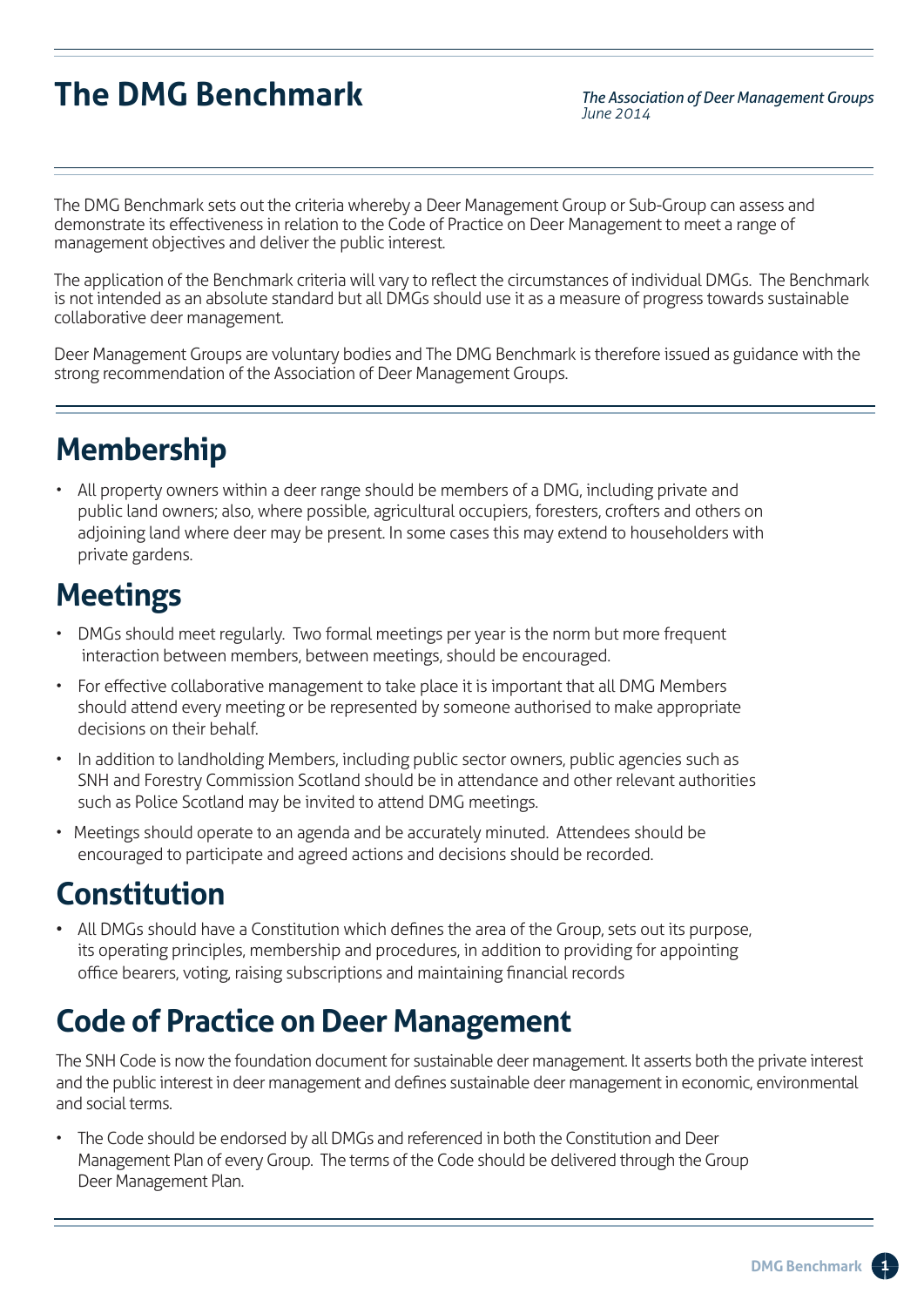### **Deer Management Planning**

- All DMGs should have an up to date, effective and forward looking Deer Management Plan (DMP).
- The DMP should record all the land management objectives within the DMG area.
- The DMP should identify the public interest aspects of deer management.
- The DMP should include a list of actions that deliver the collective objectives of DMG Members as well as public interest objectives. These actions should be updated annually.
- It is important that all DMG Members should play a full part in the planning process and in the implementation of agreed actions.
- The DMP may identify potential conflicts and how they can be prevented or addressed to ensure an equitable approach to the shared deer population.
- Relevant local interests should be consulted on new DMPs and advised of any changes as they come forward.
- DMPs should be publicly available.

Deer Management Plans can be commissioned using external specialists or can be prepared by DMG Members. In some cases grants may be obtainable. Wild Deer Best Practice (WDBP) provides guidance on deer management planning

# **ADMG Principles of Collaboration**

The Principles *www.deer-management.co.uk/aboutus/publications* have been devised by the Association of Deer Management Groups to assist DMGs in reaching a consensus on deer management matters and in working together in a neighbourly and collaborative manner which recognises and respects the equal legitimacy of all deer management objectives which comply with the Code. ADMG can assist DMGs in negotiation and mediation processes where necessary to reach consensus.

• The Principles of Collaboration should be incorporated into all DMG Constitutions and Deer Management Plans.

*See Appendix.*

### **Best Practice**

The Best Practice Guides (WDBP) represent in detailed form the collective knowledge, wisdom and experience of deer managers as to how to carry out all practical tasks safely so as to ensure their own safety, public safety, deer welfare and food safety.

- All deer management should be carried out in accordance with Best Practice.
- All Deer Management Plans should reference and follow WDBP which will continue to evolve.

# **Data and evidence gathering counts, culls and habitat monitoring**

Deer management decision making should be based on evidence which is collated in the DMP and updated regularly. Data gathered by DMGs will include deer count data, culls, and reproductive information from larder records and recruitment counts; in addition regular habitat impact assessments (HIA) should be carried out and resultant information be gathered and collated in a consistent manner. Other relevant data may relate to deer/ vehicle collisions, deer welfare etc. DMGs should have access to and should use evidence gathered by Government bodies and research organisations. DMGs should make Group data publicly available through the DMP.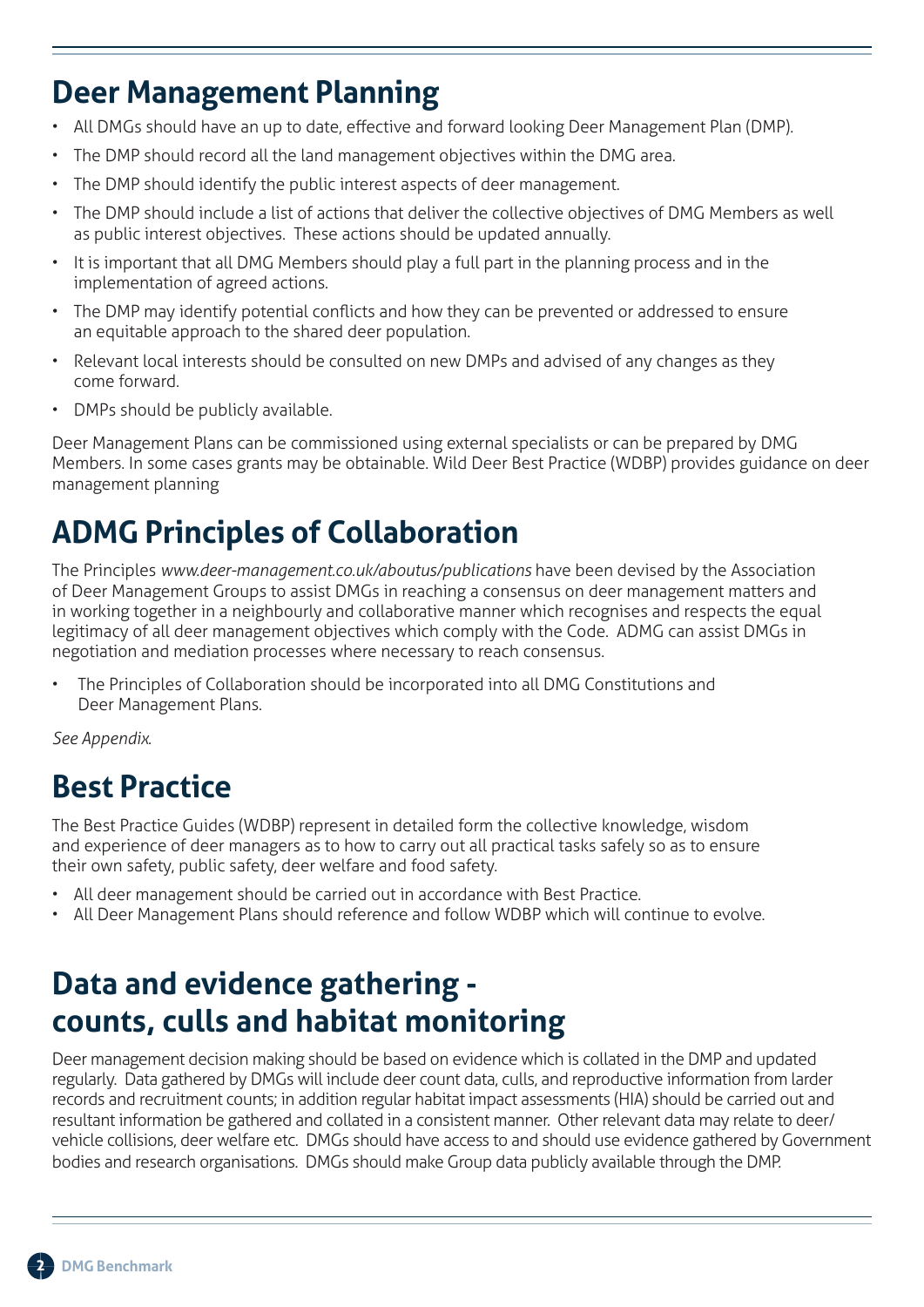### **Deer counts**

- Accurate deer counting forms the basis of population modelling.
- As publicly funded aerial counts are now exceptional, DMGs should aim to carry out a regular well planned coordinated foot count of the whole open range deer population. The norm is to count annually.
- Sample counts should also be carried out systematically so that the population can be accurately categorised and adjusted for post count losses.
- Recruitment and mortality counts are also essential for population modelling.
- Where there are insufficient personnel to carry out a full foot count, assistance may be secured from a neighbouring DMG or elsewhere.
- Other census methods may be required in some circumstances, e.g. dung counting in woodland or other concealing habitats or on adjoining open ground.

# **Culls**

Population modelling will determine the age and sex structure of the deer population and the required culls of male and female deer.

- All DMGs should agree a target deer population or density which meets the collective requirements of Members without detriment to the public interest.
- The cull should be apportioned among Members to deliver the objectives of the DMP and individual management objectives while maintaining the agreed target population and favourable environmental condition.
- The Group cull target should be reviewed and, if necessary, adjusted annually.

# **Habitat Monitoring**

The welfare and condition of wild deer is dependent on the availability of food and shelter throughout the year, particularly over the winter months and in the spring. Good environmental condition is of public as well as of private value. Habitat monitoring is intended to confirm that grazing offtake is at a level where habitat condition is either maintained or improved. Habitat Impact Assessment training is available.

- DMGs should carry out habitat monitoring. Habitat Impact Assessments (HIA) measure progress towards agreed habitat condition targets on both designated sites and the wider deer range.
- HIAs should be carried out on a systematic and regular basis. A three year cycle is the norm but many find annual monitoring useful.
- Data is required on other herbivores present and their impact on the habitat.

DMPs should include a section on habitat monitoring methods and procedures and record annual results so as to measure change and record trends.

### **Competence**

The deer sector is self regulating in terms of training and competence. 'Competence' has been defined as Deer Stalking Certificate (DSC) 1 or equivalent qualification. A Fit and Competent Register is administered by SNH and registration is required for deer managers or contractors who may need to carry out work under Statutory Authorisation. DSC 2 is generally required for inclusion on the Competence Register.

- It is recommended that in addition to DSC 1 deer managers should also attain DSC 2 or equivalent.
- Deer managers supplying venison for public consumption are required to certify carcasses as fit for human consumption to demonstrate due diligence. "Trained Hunter" status is required for carcass certification.